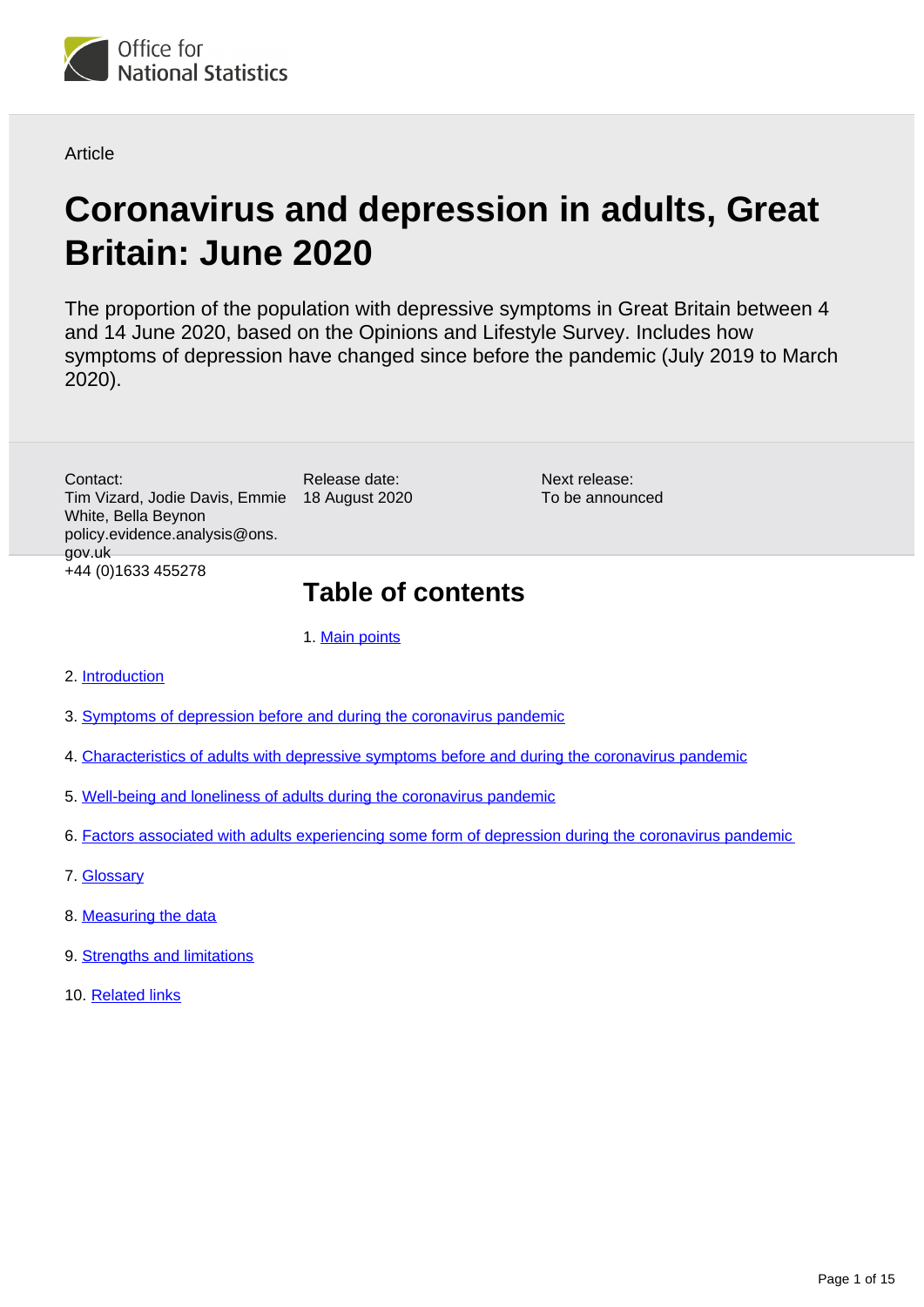## <span id="page-1-0"></span>**1 . Main points**

- Almost one in five adults (19.2%) were likely to be experiencing some form of depression during the coronavirus (COVID-19) pandemic in June 2020; this had almost doubled from around 1 in 10 (9.7%) before the pandemic (July 2019 to March 2020).
- One in eight adults (12.9%) developed moderate to severe depressive symptoms during the pandemic, while a further 6.2% of the population continued to experience this level of depressive symptoms; around 1 in 25 adults (3.5%) saw an improvement over this period.
- Adults who were aged 16 to 39 years old, female, unable to afford an unexpected expense, or disabled were the most likely to experience some form of depression during the pandemic.
- Feeling stressed or anxious was the most common way adults experiencing some form of depression felt their well-being was being affected, with 84.9% stating this.
- Over two in five (42.2%) adults experiencing some form of depression during the pandemic said their relationships were being affected, compared with one in five (20.7%) adults with no or mild depressive symptoms.

### **Statistician's comment**

"Today's research provides an insight into the mental health of adults during the coronavirus pandemic. Revisiting this same group of adults before and during the pandemic provides a unique insight into how their symptoms of depression have changed over time.

Almost 1 in 5 adults were experiencing some form of depression during the pandemic, almost doubling from around one in 10 before the pandemic. Adults who were young, female, unable to afford an unexpected expense or disabled were the most likely to experience some form of depression during the pandemic."

Tim Vizard, Principal Research Officer, Office for National Statistics

## <span id="page-1-1"></span>**2 . Introduction**

This article looks at depressive symptoms in adults in Great Britain before the coronavirus (COVID-19) pandemic (July 2019 to March 2020) and during the pandemic (June 2020). It looks at the same group of adults over a 12 month period, providing a unique perspective of how depression has changed over time.

Depression is among the most common types of mental disorders experienced by adults in Great Britain. It can affect people in different ways and can cause a wide variety of symptoms. These symptoms range from lasting feelings of unhappiness and hopelessness, to losing interest in the things they used to enjoy and feeling very tearful.

This article builds on [research](https://www.thelancet.com/journals/lanpsy/article/PIIS2215-0366(20)30308-4/fulltext) that suggests there has been an increase in levels of mental distress in adults during the coronavirus pandemic, compared with before the pandemic. Our analysis is based on data from the Opinions and Lifestyle Survey (OPN), a nationally representative survey of adults in Great Britain.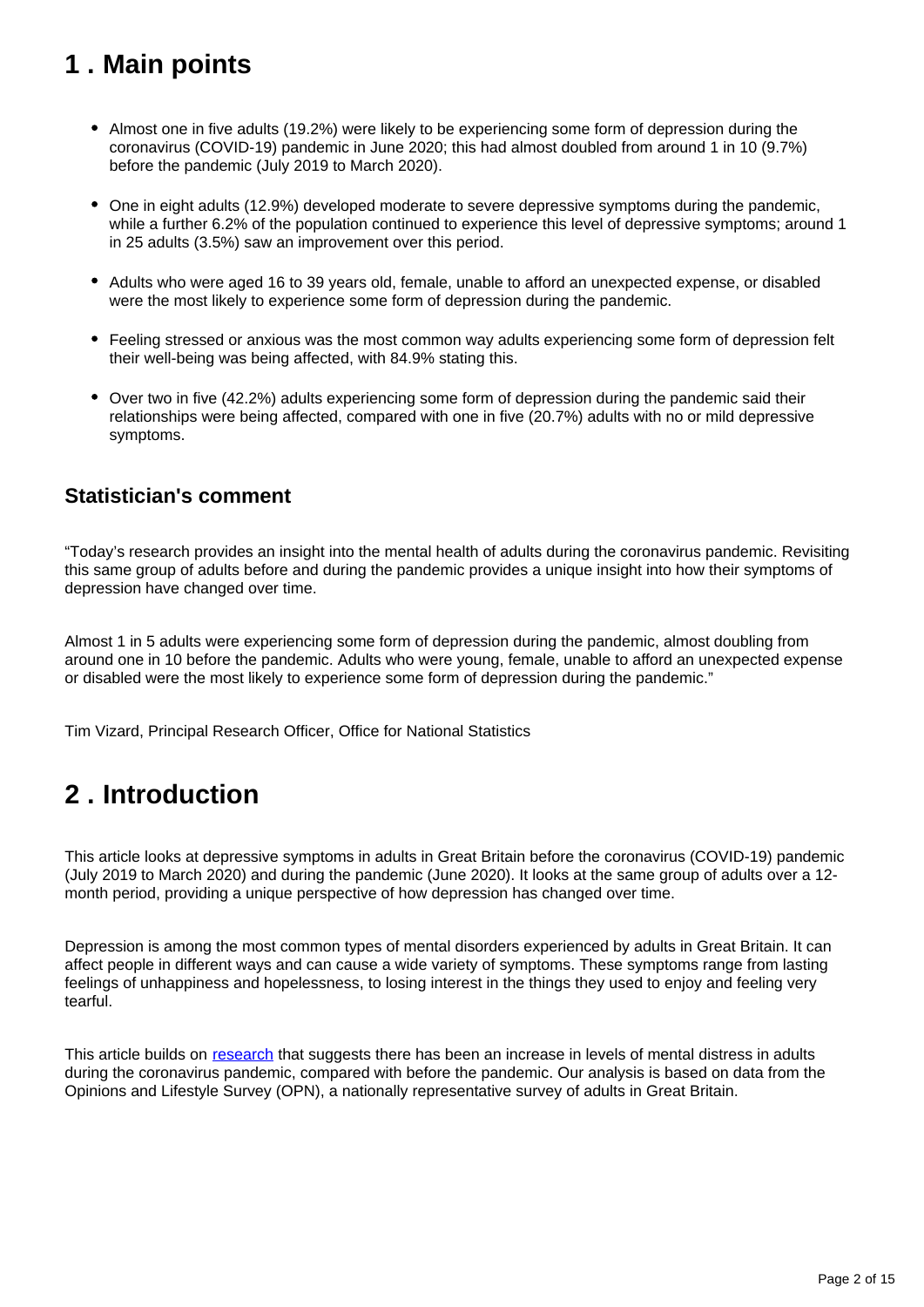Adults taking part in the OPN were asked a series of questions to produce a score of depressive symptoms, using the eight-item **[Patient Health Questionnaire \(PHQ-8\)](https://www.phqscreeners.com/)** depression screener. This provides a self-reported measure of depression that gives an indication of the degree of an individual's depressive symptoms over the previous two weeks. These questions were asked of adults at two points in time over a 12-month period: before the coronavirus pandemic (July 2019 to March 2020) and during the coronavirus pandemic (June 2020). This means we can take a longitudinal look at whether their depressive symptoms had changed over time.

This article looks specifically at the characteristics of adults who were likely to be experiencing some form of depression before and during the pandemic. This is based on adults who reported having moderate to severe depressive symptoms, based on their response to the PHQ-8. Further information on how this has been calculated can be found in Section 8: Measuring the data.

In addition, this article looks at those adults who have experienced a change in depression before and during the pandemic. This includes adults who:

- were likely to have developed moderate to severe depressive symptoms: having no or mild depressive symptoms before the pandemic and moderate to severe depressive symptoms during the pandemic
- continued to have moderate to severe depressive symptoms: having moderate to severe symptoms both before and during the pandemic
- have seen an improvement in depressive symptoms: having moderate to severe depressive symptoms before the pandemic and no to mild depressive symptoms during the pandemic

Finally, a logistic regression analysis has been conducted to look at the characteristics of adults likely to have some form of depression during the pandemic. This allows us to take a more detailed look at the characteristics of adults with depression while considering multiple characteristics at the same time.

## **Interpreting the findings in this report**

When interpreting the findings in this release, it is important to note that the associations between characteristics and the presence of depression cannot explain causality. While the presence of a given characteristic may contribute to the development of depressive symptoms in adults, the presence of depression in adults may affect the characteristic in question. It is also important to note that there could be a variety of reasons for change in depressive symptoms before and during the pandemic, rather than this solely being a result of the coronavirus pandemic.

Further information on the PHQ-8, definitions of depression and regression analysis can be found in Section 8: Measuring the data.

## **Where to go for help**

If you are affected by the topics covered in this article, the [NHS](https://www.nhs.uk/conditions/clinical-depression/) provides useful information on the symptoms of depression and support available. [Every Mind Matters](https://www.nhs.uk/oneyou/every-mind-matters/coronavirus-covid-19-staying-at-home-tips/) also provides helpful advice on looking after your mental health during the coronavirus pandemic.

**More about coronavirus**

- Find the latest on [coronavirus \(COVID-19\) in the UK](https://www.ons.gov.uk/peoplepopulationandcommunity/healthandsocialcare/conditionsanddiseases).
- All ONS analysis, summarised in our [coronavirus roundup.](https://www.ons.gov.uk/peoplepopulationandcommunity/healthandsocialcare/conditionsanddiseases/articles/coronaviruscovid19roundup/latest)
- View [all coronavirus data.](https://www.ons.gov.uk/peoplepopulationandcommunity/healthandsocialcare/conditionsanddiseases/datalist)

Find out how we are [working safely in our studies and surveys](https://www.ons.gov.uk/news/statementsandletters/ensuringyoursafetyduringcovid19).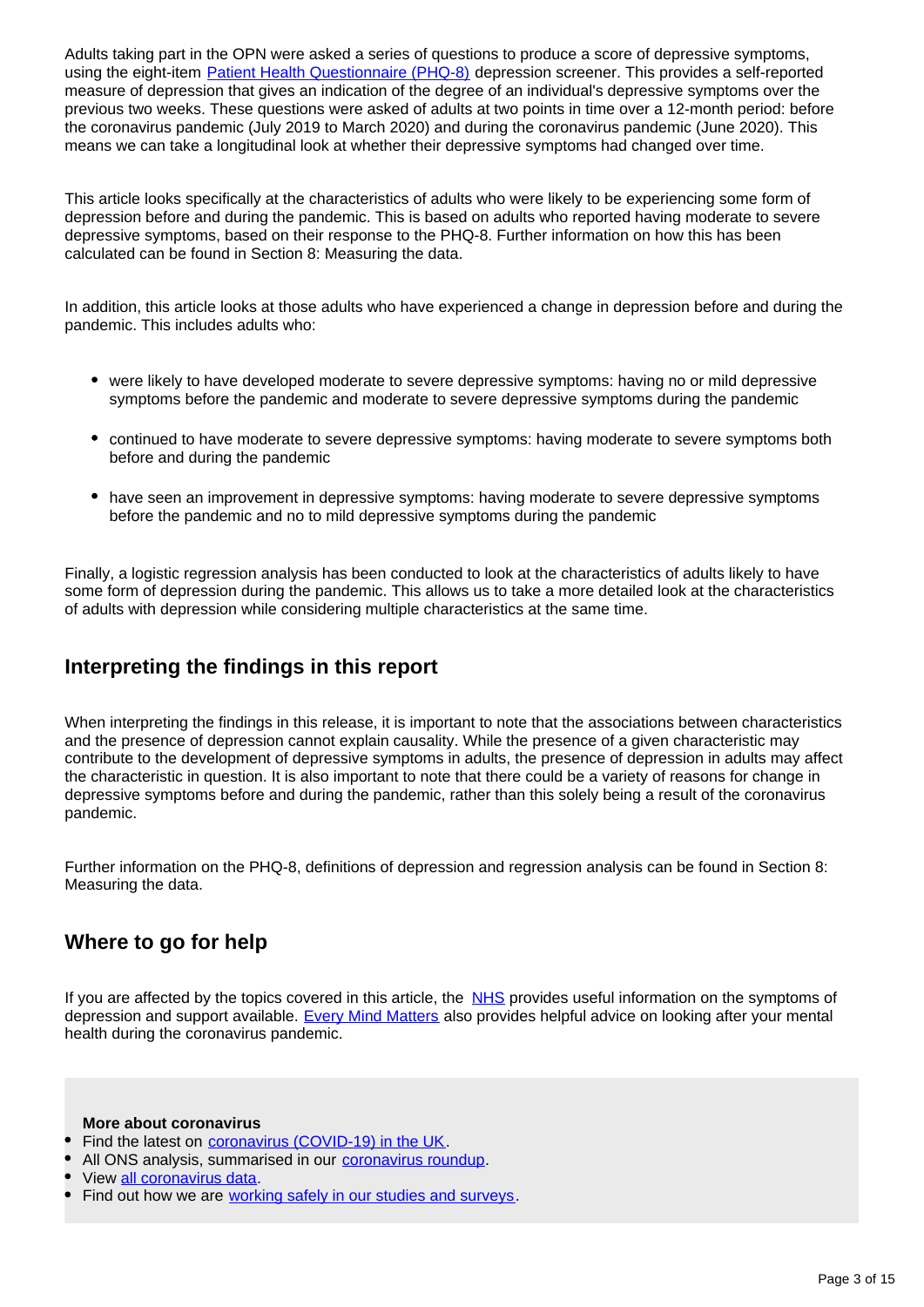## <span id="page-3-0"></span>**3 . Symptoms of depression before and during the coronavirus pandemic**

Almost one in five adults (19.2%) were likely to be experiencing some form of depression, indicated by moderate to severe depressive symptoms, during the coronavirus (COVID-19) pandemic (June 2020). This had almost doubled from around 1 in 10 (9.7%) before the pandemic (July 2019 to March 2020).

Looking at change in depressive symptoms before and during the pandemic, one in eight adults (12.9%) developed moderate to severe depressive symptoms during this period, while a further 6.2% of the population continued to experience this level of depressive symptoms. Around 1 in 25 adults (3.5%) saw an improvement over this period. Figure 1 illustrates the change of depressive symptoms in adults before and during the pandemic.

#### **Figure 1: Depressive symptoms before and during the coronavirus (COVID-19) pandemic**

Great Britain, July 2019 to June 2020

[Download the data](https://www.ons.gov.uk/visualisations/dvc945/sankey/figure1.xlsx)

## <span id="page-3-1"></span>**4 . Characteristics of adults with depressive symptoms before and during the coronavirus pandemic**

### **Age**

Adults aged 16 to 39 years old were more likely than other adults to be experiencing some form of depression during the coronavirus (COVID-19) pandemic. Around one in three (31.0%) 16- to 39-year-olds experienced moderate to severe depressive symptoms during this time. This compared with one in nine (10.9%) before the pandemic (Figure 2).

Looking at change in depressive symptoms before and during the pandemic, younger adults were more likely than other adults to have experienced an increase in moderate to severe depressive symptoms. Around one in five (22.8%) developed moderate to severe depressive symptoms during this period, with a further 8.2% continuing to experience this level of depressive symptoms. During this period, 1 in 40 (2.8%) saw an improvement in their depressive symptoms.

#### **Figure 2: Younger adults were more likely than other adults to have some form of depression during the coronavirus (COVID-19) pandemic**

Great Britain, July 2019 to June 2020

[Download the data](https://www.ons.gov.uk/visualisations/dvc945/age/figure2.xlsx)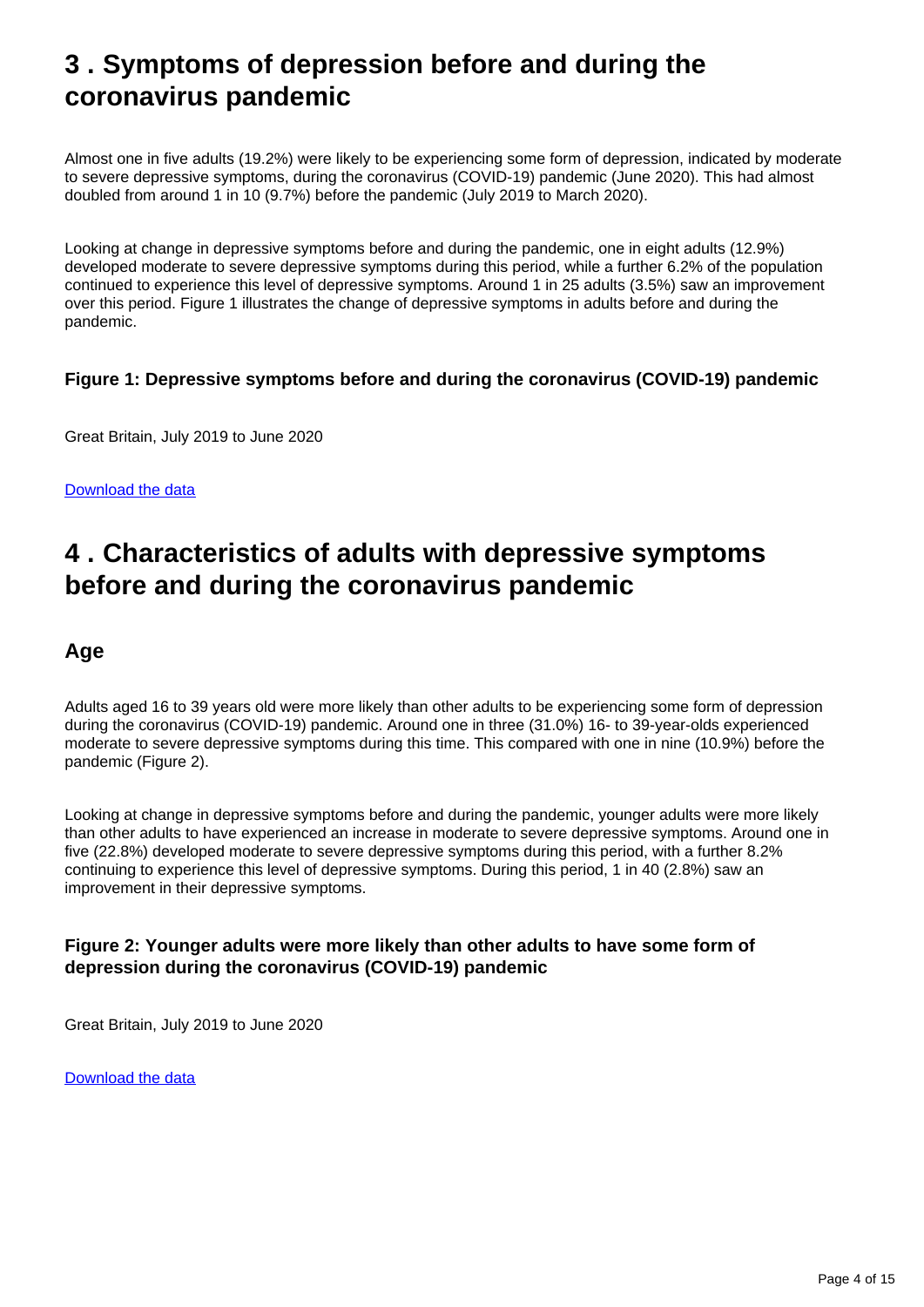Women were more likely than men to be experiencing some form of depression during the coronavirus pandemic. Figure 3 shows that almost a quarter of women (23.3%) experienced moderate to severe depressive symptoms during this time. This compared with one in eight (11.9%) before the pandemic.

Looking at change in depressive symptoms before and during the pandemic, around one in six (15.3%) women developed moderate to severe depressive symptoms, with a further 8.0% continuing to experience this level of depressive symptoms during this period. In comparison, around 1 in 10 (10.5%) men developed moderate to severe depressive symptoms during this period, with a further 4.4% continuing to experience this level of depressive symptoms. There was no [statistically significant](https://www.ons.gov.uk/methodology/methodologytopicsandstatisticalconcepts/uncertaintyandhowwemeasureit#statistical-significance) difference between the rates of women and men developing moderate to severe depressive symptoms before and during the pandemic.

#### **Figure 3: Women were more likely than men to be experiencing some form of depression during the coronavirus (COVID-19) pandemic**

Great Britain, July 2019 to June 2020

[Download the data](https://www.ons.gov.uk/visualisations/dvc945/sex/figure3.xlsx)

## **Ability to afford an unexpected expense**

Adults were asked if their household could afford an unexpected but necessary expense of £850. This gives us an indication of adults who may be struggling financially. Adults who said their household could not afford this expense were more likely to be experiencing some form of depression during the pandemic, compared with adults who said their household was able to afford this expense. Figure 4 shows that just over one in three adults (34.9%) who could not afford this had moderate to severe depressive symptoms during the pandemic. This compared with one in five (21.1%) adults before the pandemic.

Looking at change in depressive symptoms before and during the pandemic, adults who said they were unable to afford this unexpected expense were more likely to have experienced an increase in moderate to severe depressive symptoms than adults who said they could afford this expense. Around one in five (21.2%) adults developed moderate to severe depressive symptoms during this period, while 13.7% continued to experience this level of depressive symptoms during this time.

#### **Figure 4: Around one in three adults who were unable to afford an unexpected expense were likely to be experiencing some form of depression during the coronavirus (COVID-19) pandemic**

Great Britain, July 2019 to June 2020

**Note**

1. Information on an individual's ability to afford an unexpected expense is based on their response in June 2020 only because this information was not available before the pandemic.

[Download the data](https://www.ons.gov.uk/visualisations/dvc945/finance/figure4.xlsx)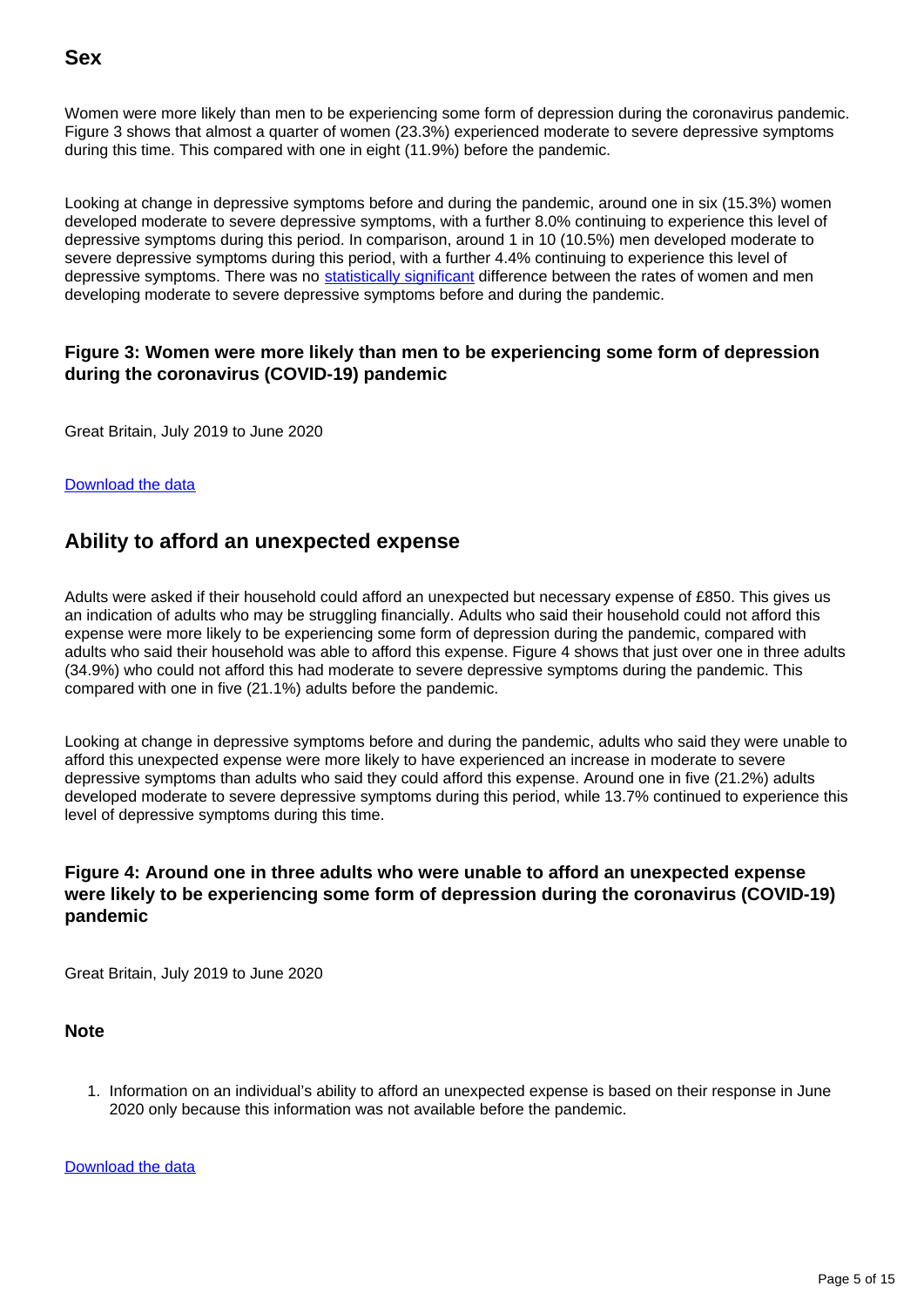## **Disability**

Disabled adults were more likely than non-disabled adults to be experiencing some form of depression during the pandemic. Around one in three (34.8%) disabled adults experienced moderate to severe depressive symptoms during the pandemic. There was no statistically significant difference compared with before pandemic (27.5%) (Figure 5).

Looking at change in depressive symptoms before and during the pandemic, disabled adults were more likely than non-disabled adults to have experienced an increase in moderate to severe depressive symptoms. Around one in six (15.8%) disabled adults developed moderate to severe depressive symptoms during this period, with a further 19.0% continuing to experience this level of depressive symptoms.

#### **Figure 5: Around a third of disabled adults were experiencing moderate to severe depressive symptoms during the pandemic**

Great Britain, July 2019 to June 2020

#### **Note**

1. Information on an individual's disability status is based on their response in June 2020 only because this information was not available before the pandemic.

#### [Download the data](https://www.ons.gov.uk/visualisations/dvc945/disabled/figure5.xlsx)

A recent publication on [Coronavirus and the social impacts on disabled people](https://www.ons.gov.uk/peoplepopulationandcommunity/healthandsocialcare/disability/articles/coronavirusandthesocialimpactsondisabledpeopleingreatbritain/may2020) highlights the experiences of disabled people during the pandemic, in terms of their personal well-being, loneliness and anxiety, in comparison to non-disabled people.

## **Working status**

Of adults aged 16 to 64 years who had not worked in the seven days prior to completing the survey in June 2020, around one in four (26.6%) experienced moderate to severe depressive symptoms during the pandemic. This was similar to their rates of depressive symptoms before the pandemic (24.8%).

In comparison, adults aged 16 to 64 years who had worked in the seven days prior to completing the survey in June 2020 saw an increase in moderate to severe depressive symptoms when compared with their symptoms of depression before the pandemic. Figure 6 shows that there was a similar increase in depressive symptoms for both key workers and non-key workers.

#### **Figure 6: There was an increase in the proportion of working adults experiencing some form of depression during the pandemic**

Great Britain, July 2019 to June 2020

**Note**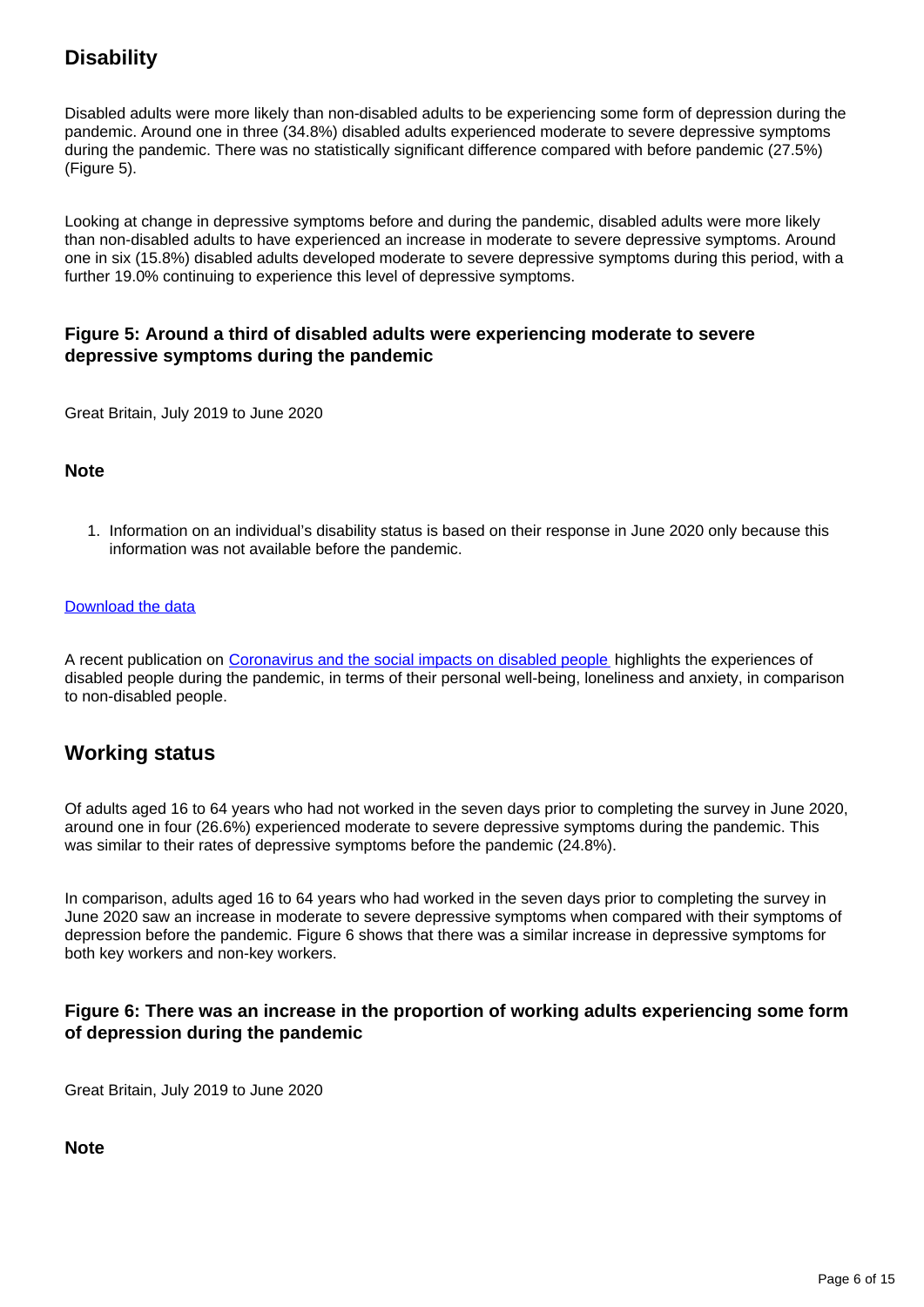1. Information on an individual's working status in the past seven days is based on their response in June 2020 only because this information was not available before the pandemic.

#### [Download the data](https://www.ons.gov.uk/visualisations/dvc945/status/figure6.xlsx)

Because of sample sizes, it has not been possible to analyse the impact of working adults who have been furloughed or had changes to their working hours as a result of the pandemic.

## **Underlying health condition**

During the pandemic, 27.1% of adults with an underlying health condition experienced moderate to severe depressive symptoms, compared with 17.0% of adults without an underlying health condition.

### **Household size**

Around one in five (19.0%) adults living with others experienced moderate to severe depressive symptoms during the pandemic, compared with one in 12 (8.1%) adults before the pandemic.

Those living alone were more likely to experience depressive symptoms before the pandemic (15.1%) than those living with others (8.1%), but this was not the case during the pandemic, when similar proportions were observed.

### **Parental status**

Around one in five (20.3%) adults with at least one child under the age of 16 years had depressive symptoms during the pandemic, increasing from 1 in 18 (5.8%) adults before the pandemic. Of these, 15.9% developed moderate to severe depressive symptoms during this period, while 4.4% continued to experience this level of depressive symptoms during this time.

### **Country**

No statistically significant differences were found in depressive symptoms in England, Wales and Scotland.

### **Rural Urban Classification**

No statistically significant differences were found in depressive symptoms in cities, towns, and suburbs and rural areas in Great Britain.

## <span id="page-6-0"></span>**5 . Well-being and loneliness of adults during the coronavirus pandemic**

### **Well-being**

Of adults experiencing some form of depression during the coronavirus (COVID-19) pandemic, four in five adults (80.0%) reported that the coronavirus pandemic was affecting their well-being (either in a positive or negative way). This compared with two in five (39.2%) adults with no or mild depressive symptoms.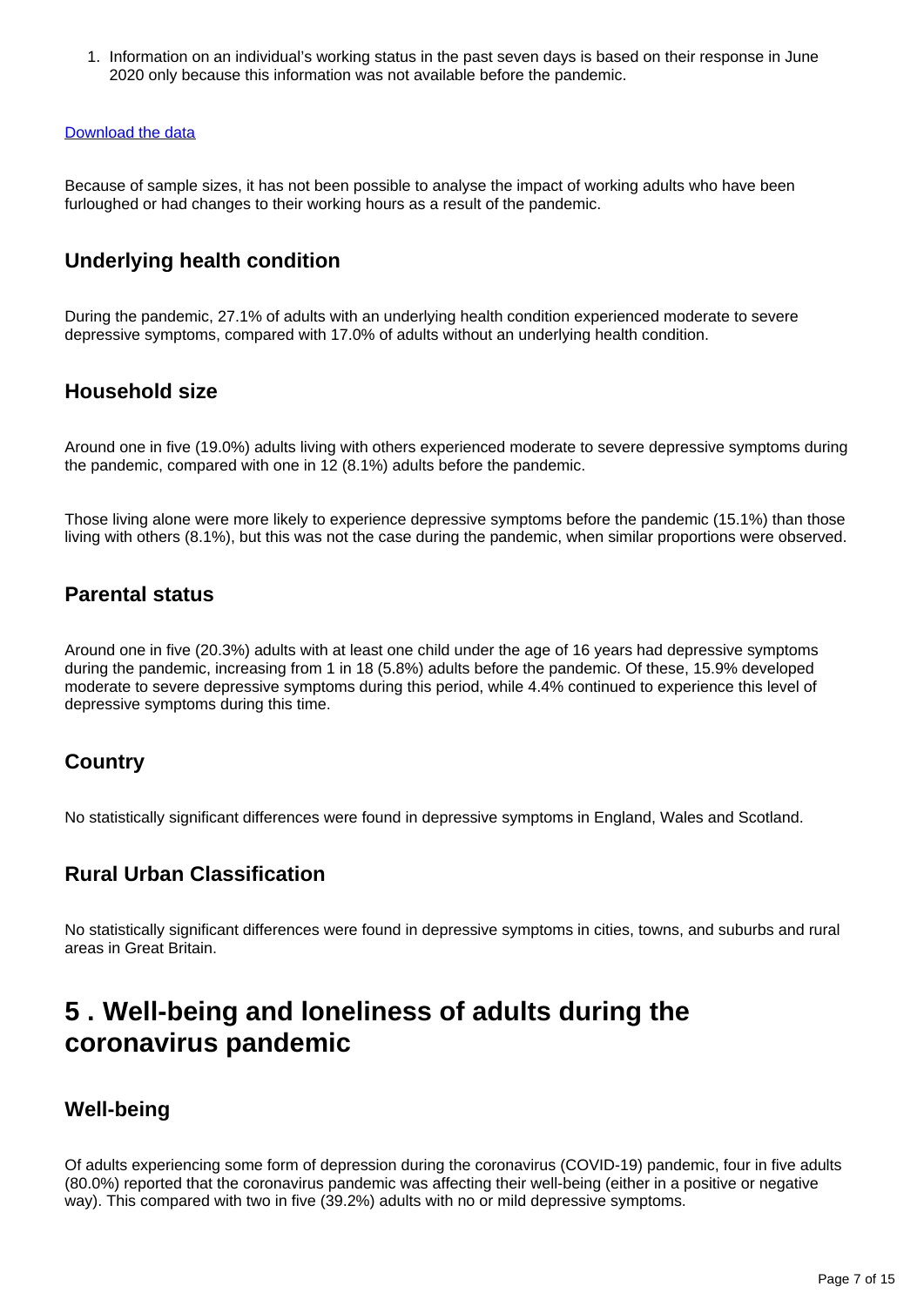Figure 7 shows the six aspects of well-being with the biggest percentage point differences between adults experiencing moderate to severe depressive symptoms during the coronavirus pandemic and those experiencing no to mild depressive symptoms. Of those who said the coronavirus pandemic was affecting their well-being, 84.9% with moderate to severe depressive symptoms reported feeling stressed or anxious, compared with just over half (52.3%) of those with no or mild depressive symptoms.

#### **Figure 7: Feeling stressed or anxious was the most common way adults experiencing some form of depression felt their well-being was being affected**

Great Britain, June 2020

Base: Adults who reported their well-being was being affected by the coronavirus (COVID-19) pandemic

#### [Download the data](https://www.ons.gov.uk/visualisations/dvc945/aspectsofwellbeing/figure7.xlsx)

Figure 8 shows that more than half of adults with moderate to severe depressive symptoms (58.0%) reported high anxiety (a score of between 6 and 10) during the coronavirus pandemic, compared with just over a quarter (25.8%) of adults with no or mild depressive symptoms.

Analysis by the Office for National Statistics (ONS) has previously looked at the factors most strongly associated with high levels of anxiety during the pandemic. More information on [Coronavirus and anxiety](https://www.ons.gov.uk/peoplepopulationandcommunity/wellbeing/articles/coronavirusandanxietygreatbritain/3april2020to10may2020) is available.

#### **Figure 8: More than half of adults experiencing some form of depression had high levels of anxiety during the coronavirus (COVID-19) pandemic**

#### [Download the data](https://www.ons.gov.uk/visualisations/dvc945/anxiety/figure8.xlsx)

#### **Loneliness**

Of those experiencing moderate to severe depressive symptoms during the pandemic, 61.7% reported that they felt lonely "often or always", compared with 14.9% of those with no or mild depressive symptoms. Recent analysis by the ONS also found that adults who felt lonely "often or always" in the past seven days had lower personal well-being scores and higher levels of anxiety. Further information is available in the [Coronavirus and loneliness](https://www.ons.gov.uk/peoplepopulationandcommunity/wellbeing/bulletins/coronavirusandlonelinessgreatbritain/3aprilto3may2020)  [article.](https://www.ons.gov.uk/peoplepopulationandcommunity/wellbeing/bulletins/coronavirusandlonelinessgreatbritain/3aprilto3may2020)

### **Perceived "impact of coronavirus" on different aspects of life**

Adults were also asked "In which way is the coronavirus (COVID-19) outbreak affecting your life?". Figure 9 shows the six areas of life with the biggest percentage point differences in adults experiencing some form of depression during the coronavirus pandemic and the rest of the adult population.

Adults experiencing moderate to severe depressive symptoms during the pandemic were more likely to report their relationships were being affected (42.2%) than those with no or mild depressive symptoms (20.7%). Over a third (35.1%) of adults with moderate to severe depressive symptoms said that access to health care and treatment for non-coronavirus-related issues was being affected, compared with 21.5% of adults with no or mild depressive symptoms.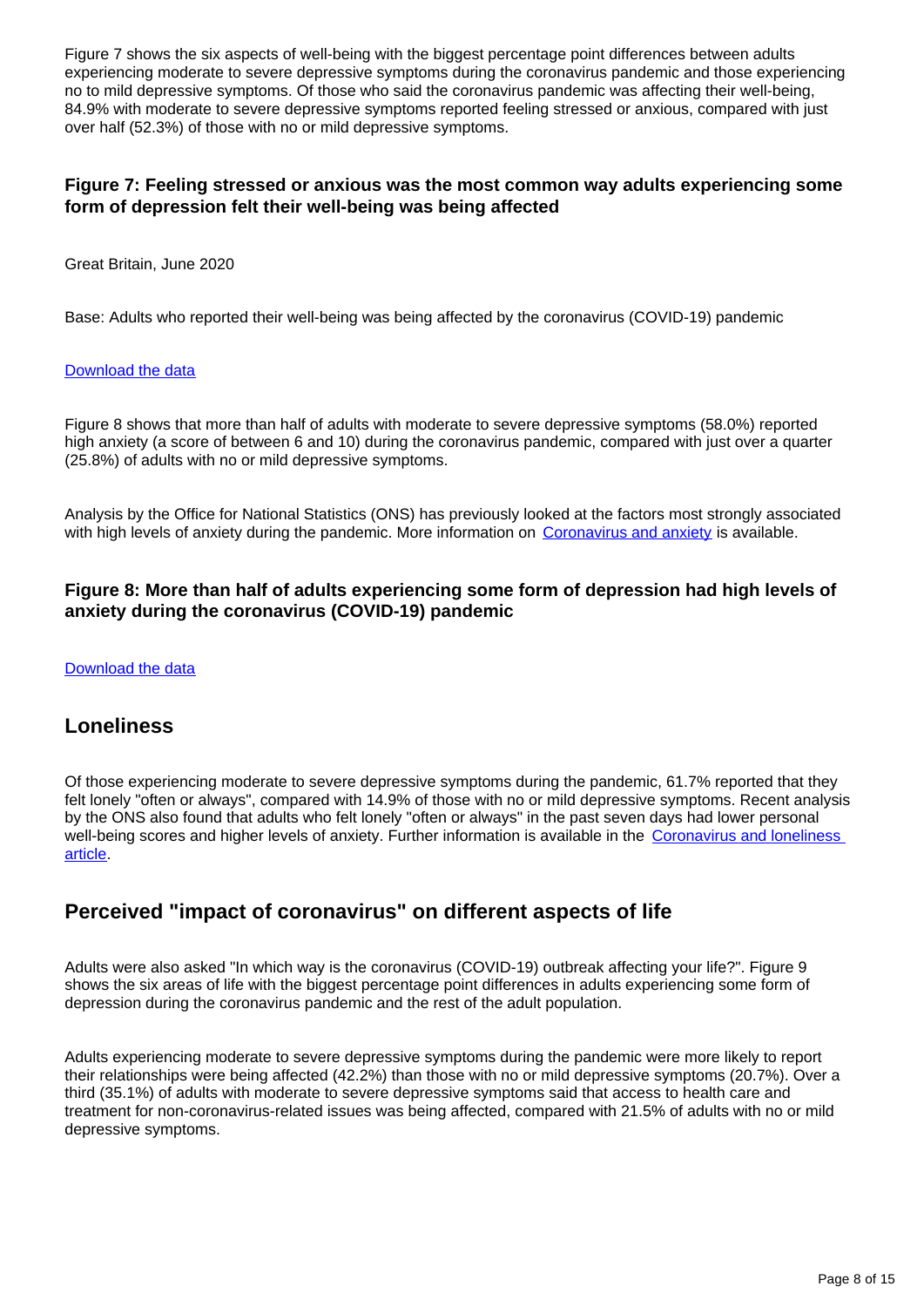**Figure 9: Four in five adults experiencing some form of depression said their well-being was being affected during the coronavirus pandemic**

Base: All adults

[Download the data](https://www.ons.gov.uk/visualisations/dvc945/aspectsoflife/figure9.xlsx)

## <span id="page-8-0"></span>**6 . Factors associated with adults experiencing some form of depression during the coronavirus pandemic**

Regression analysis was used to assess the presence and strength of association in adults experiencing some form of depression during the coronavirus (COVID-19) pandemic and their personal characteristics and circumstances.

These results show differences within sub-groups of the population while controlling for 9 personal characteristics and circumstances. A full list of these characteristics can be found in the Coronavirus and depression in adults in Great Britain dataset. For more information on the regression technique used, please see Section 8: Measuring the data.

## **Presence of moderate to severe depressive symptoms in adults during the coronavirus pandemic (June 2020)**

Regression analysis indicated four characteristics and circumstances were associated with moderate to severe depressive symptoms during the pandemic (June 2020):

- age: adults aged 16 to 39 years were more likely to have moderate to severe depressive symptoms when compared with other adults
- sex: women were more likely than men to report moderate to severe depressive symptoms, with women having 1.7 times the odds of men
- finance: the odds of adults unable to afford an unexpected but necessary expense of £850 reporting moderate to severe depressive symptoms were around four times greater (4.4) than those able to afford this expense
- disability: the odds of adults who were classified as disabled reporting moderate to severe depressive symptoms were six times greater (6.0) than those who were not classed as disabled

Figure 10 presents the characteristics and circumstances associated with moderate to severe depressive symptoms during the pandemic (June 2020), along with odds ratios to explain the strength of association.

#### **Figure 10: Factors associated with the presence of moderate to severe depressive symptoms during the coronavirus (COVID-19) pandemic**

[Download the data](https://www.ons.gov.uk/visualisations/dvc945/existence/figure10.xlsx)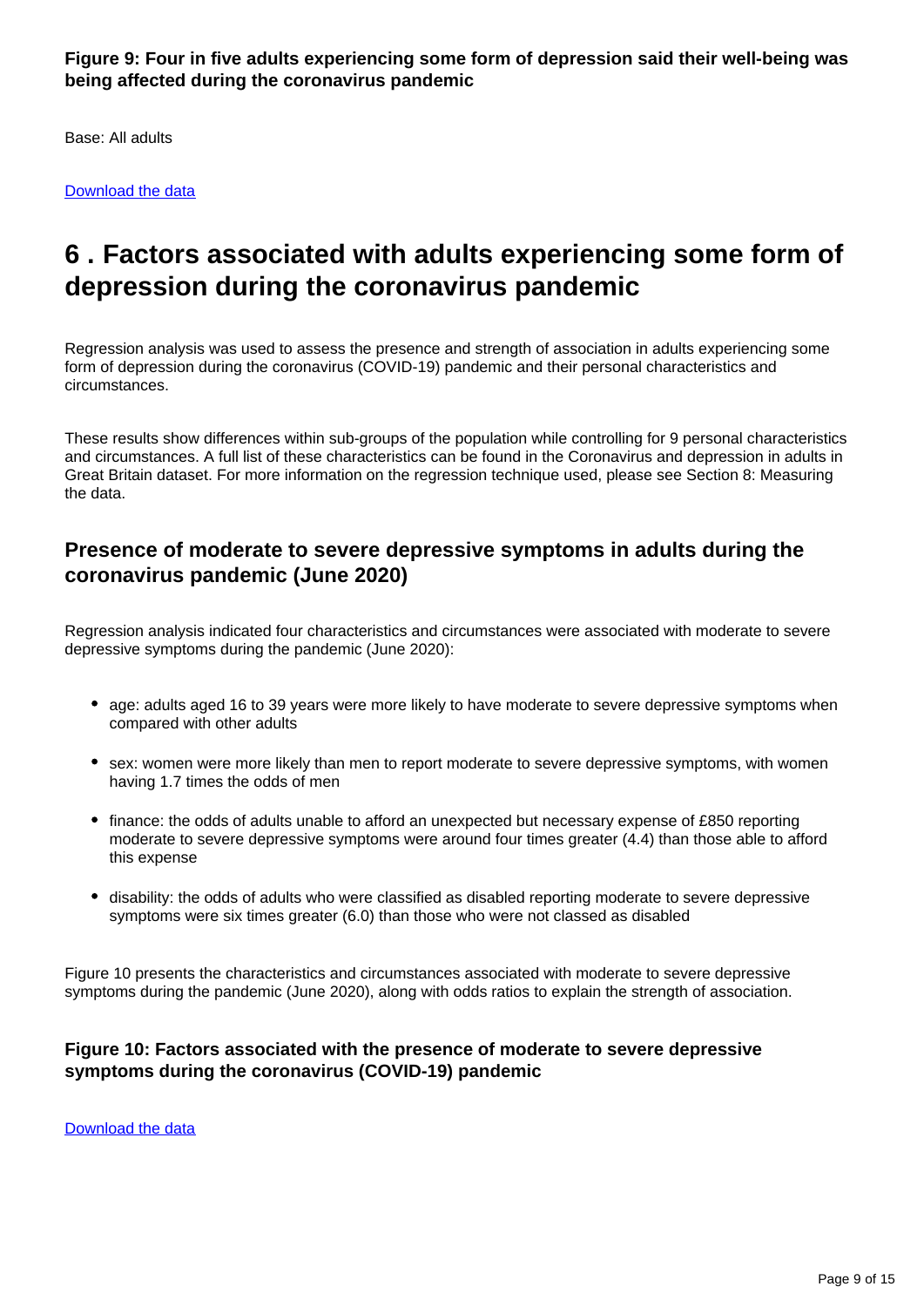## **Change in moderate to severe depressive symptoms before and during the pandemic**

Regression analysis indicated three factors were associated with a change in moderate to severe depressive symptoms before and during the pandemic (between July 2019 and June 2020). This provides an indication of the types of adults who have seen a change in depressive symptoms during this period. The regression analysis found the following factors to be associated with developing moderate to severe depressive symptoms during this period:

- age: adults aged 16 to 39 years were more likely to have developed moderate to severe depressive symptoms during this period when compared with other adults
- finance: the odds of adults who were unable to afford an unexpected but necessary expense of £850 developing moderate to severe depressive symptoms during this period were over three times greater (3.7) than those able to afford this expense
- disability: the odds of adults who were classified as disabled developing moderate to severe depressive symptoms during this period were twice (2.2) those who were not classed as disabled

Figure 11 presents the factors associated with developing moderate to severe depressive symptoms during this period, along with odds ratios to explain the strength of association.

#### **Figure 11: Factors associated with the development of moderate to severe depressive symptoms before and during the Coronavirus (COVID-19) pandemic**

#### [Download the data](https://www.ons.gov.uk/visualisations/dvc945/worsening/figure11.xlsx)

## <span id="page-9-0"></span>**7 . Glossary**

### **Depression**

Depression is among the most common types of mental disorders experienced by adults in Great Britain. It can affect people in different ways and can cause a wide variety of symptoms. These symptoms range from lasting feelings of unhappiness and hopelessness to losing interest in the things they used to enjoy and feeling very tearful. Further information can be found on the [NHS website](https://www.nhs.uk/conditions/clinical-depression/).

### **Disability**

The definition of disability used is consistent with the core definition of disability in the [Equality Act 2010](https://www.legislation.gov.uk/ukpga/2010/15/contents). A person is considered to have a disability if they have a long-standing illness, disability or impairment that causes difficulty with day-to-day activities.

This was based on information collected in wave 2 of data collection in June 2020. This was because the information was not available at wave 1 of data collection. This should be considered when assessing change over time.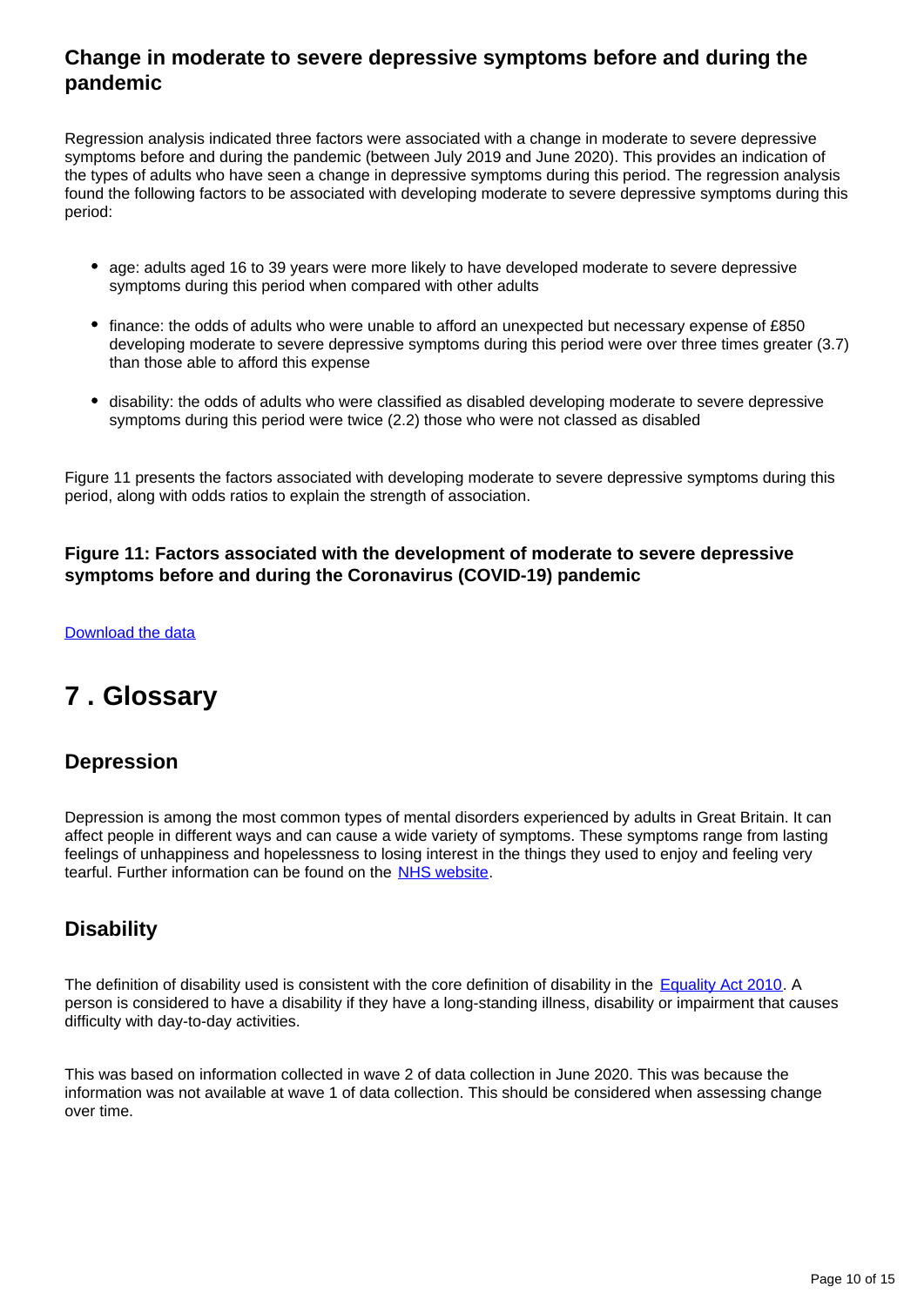## **Ability to afford an unexpected expense**

Adults were asked if their household could afford an unexpected but necessary expense of £850. This gives us an indication of adults who may be struggling financially.

This was based on information collected in wave 2 of data collection in June 2020. This was because the information was not available at wave 1 of data collection. This should be considered when assessing change over time.

## **Underlying health condition**

An underlying health condition is a chronic or long-term illness that can cause the individual to be more at risk of the coronavirus (COVID-19) infection. This was based on information collected in wave 2 of data collection in June 2020. This was because the information was not available at wave 1 of data collection. This should be considered when assessing change over time.

## **Working status**

For this article, a person is said to be a "working adult" if:

- they had a paid job, either as an employee or self-employed
- they did any casual work for payment
- they did any unpaid or voluntary work in the previous week

Working adults were split into self-reported key worker and non-key worker status, provided during information collected in June 2020.

Adults who were not working were split into those who were aged 16 to 64 years old and those aged 65 years and older.

This was based on information collected in wave 2 of data collection in June 2020. This was because the information was not available at wave 1 of data collection. This should be considered when assessing change over time.

## **Rural Urban Classification**

The Rural Urban Classification is an [official statistic](https://www.statisticsauthority.gov.uk/about-the-authority/uk-statistical-system/types-of-official-statistics/) used to distinguish rural and urban areas. The Classification defines areas as rural if they are outside settlements with more than 10,000 resident population. Further information can be found in [Rural Urban Classification.](https://www.gov.uk/government/collections/rural-urban-classification)

## **Household size**

Household size is a binary measure to indicate those who were living alone or living with others when they completed the survey. This measure was captured before (between July 2019 and March 2020) and during (June 2020) the coronavirus pandemic.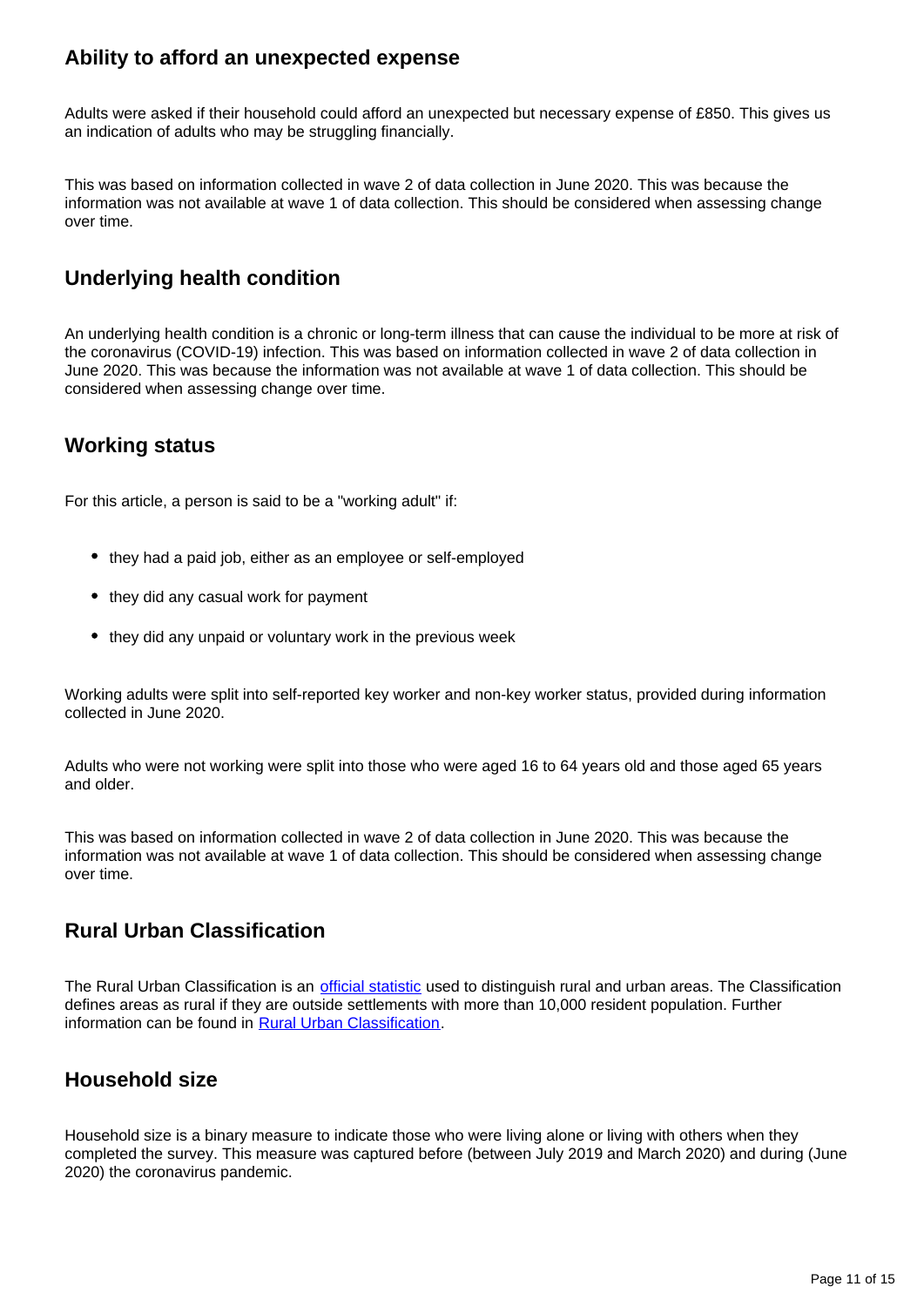## **Parental status**

Parental status is a binary measure to indicate those who had no children under the age of 16 years or at least one child under the age of 16 years.

This was based on information collected in June 2020. This was because the information was not available during data collection in July 2019 to March 2020. This should be considered when assessing change over time.

## <span id="page-11-0"></span>**8 . Measuring the data**

## **Opinions and Lifestyle Survey**

Analysis in this report was based on the Opinions and Lifestyle Survey (OPN). Interviews initially took place between July 2019 and March 2020, with data collection taking place via telephone interview. Additional interviews took place between 4 and 14 June 2020, which was an online survey with an option for telephone interviewing for those unable to take part online. An achieved sample of 3,527 adults took place with data weighted to be a nationally representative sample for Great Britain.

More quality and methodology information on strengths, limitations, appropriate uses, and how the data were created is available in the [OPN QMI.](https://www.ons.gov.uk/peoplepopulationandcommunity/healthandsocialcare/healthandlifeexpectancies/methodologies/opinionsandlifestylesurveyqmi)

## **Defining depression in adults**

Adults taking part in the OPN were asked a series of questions to produce a score of depressive symptoms, using the eight item **Patient Health Questionnaire (PHQ-8)** depression screener. This is an established measure of depression that assesses the degree of an individual's depressive symptoms over the previous two weeks. These questions were asked of adults at two points in time over a 12-month period: before the coronavirus pandemic (July 2019 to March 2020) and during the coronavirus pandemic (June 2020).

The depression score is derived using eight questions from the PHQ-8. Respondents were asked the following eight questions, with four response options ranging from zero to three: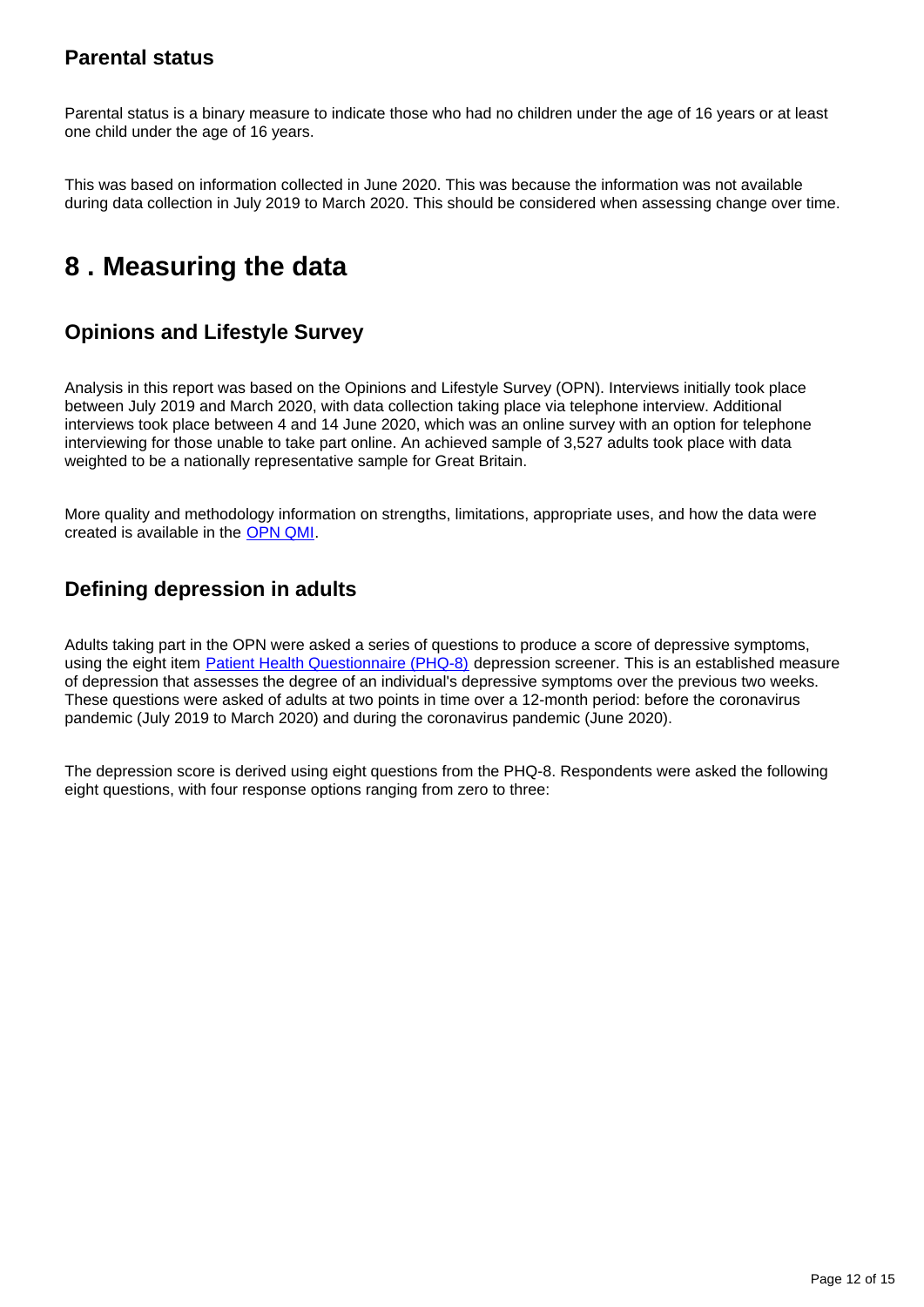- Over the last two weeks, how often have you been bothered by having little interest or pleasure in doing things?
- Over the last two weeks, how often have you been bothered by feeling down, depressed or hopeless?
- Over the last two weeks, how often have you been bothered by having trouble falling or staying asleep, or sleeping too much?
- Over the last two weeks, how often have you been bothered by feeling tired or having little energy?
- Over the last two weeks, how often have you been bothered by having a poor appetite or overeating?
- Over the last two weeks, how often have you been bothered by feeling negative about yourself or that you are a failure or have let yourself or your family down?
- Over the last two weeks, how often have you been bothered by having trouble concentrating on things, such as reading the newspaper or watching television?
- Over the last two weeks, how often have you been bothered by moving or speaking so slowly that other people could have noticed; or being so fidgety or restless that you have been moving around a lot more than usual?

The score is then derived by summing all responses chosen, resulting in a score ranging from 0 to 24, which could be interpreted as follows:

- 0 to 4 no depression
- 5 to 9 mild depression
- 10 to 14 moderate depression
- 15 to 19 moderately severe depression
- 20 or more severe depression

According to the [NHS](https://www.nhs.uk/conditions/clinical-depression/), adults with a PHQ-8 score of 10 or more are likely to be experiencing some form of depression. Therefore, adults have been grouped into those receiving a score of 10 or more (referred to as moderate to severe depressive symptoms in this article) and those experiencing a score of zero to nine (referred to as no or mild depressive symptoms in this article).

In addition, this article looks at those adults who have experienced a change in depression before and during the pandemic (July 2019 to June 2020). This includes adults who:

- were likely to have developed moderate to severe depressive symptoms, indicated by a score of 0 to 9 before the pandemic and 10 or more during the pandemic
- continued to have moderate to severe depressive symptoms, indicated by a score of 10 or more before and during the pandemic
- have seen an improvement in depressive symptoms, indicated by a score of 10 or more before the pandemic and a score of zero to nine during the pandemic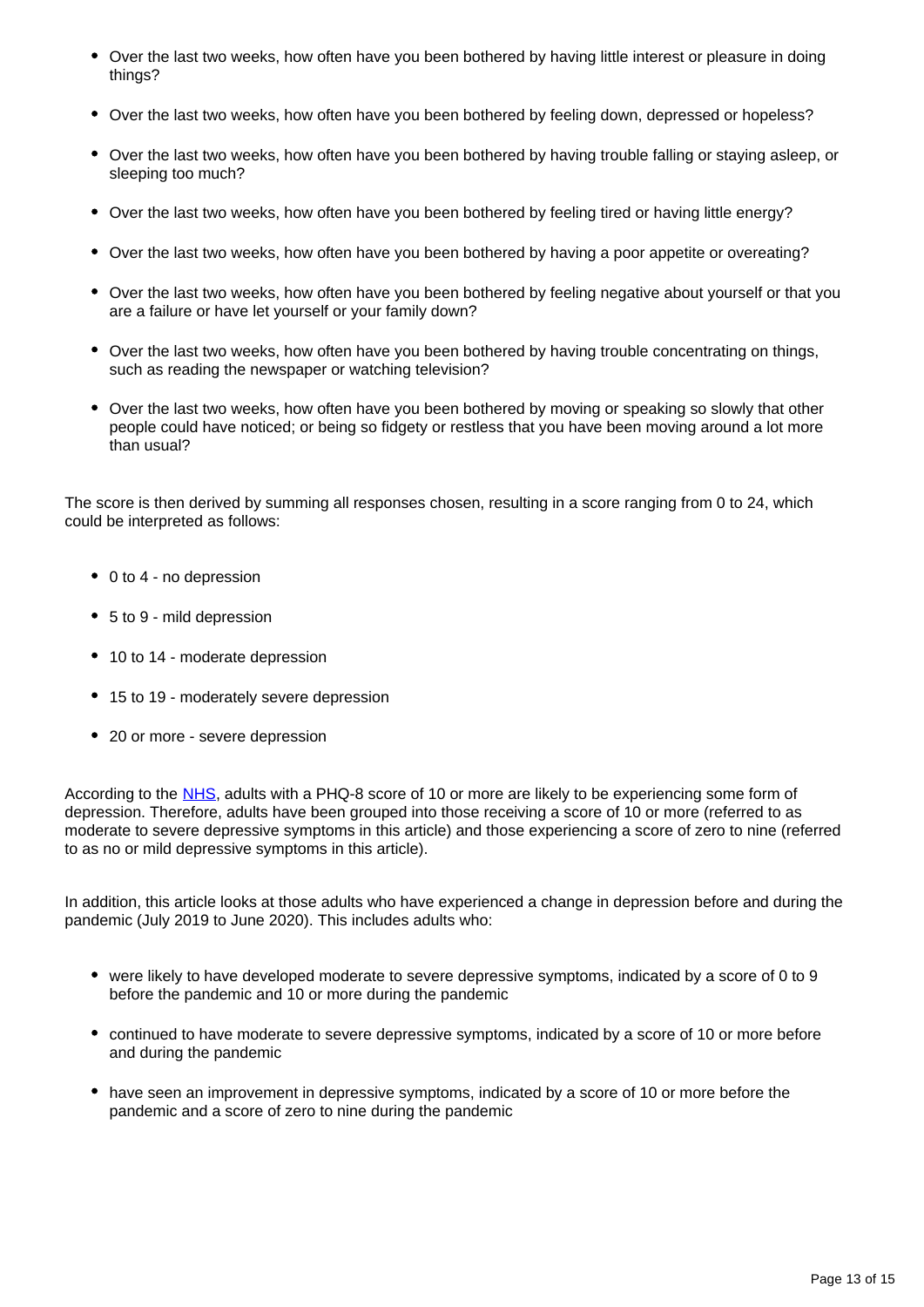## **Regression model**

Two binomial logistic regression models were produced to explain the relationships between the presence and development of moderate to severe depressive symptoms and a range of factors. The logistic regression models allow us to explore which factors remain associated with moderate to severe depressive symptoms, while controlling for multiple factors at the same time, and how the likelihood of having some form of depression differs for each level within a factor (indicated by odds ratios).

Each model was produced based on nine factors of interest and a further two factors to control for mode of data collection and time of year of interview. These nine factors can be found in the accompanying dataset. Prior to selection of these factors, a test for multicollinearity was conducted to ensure factors in the model were not highly correlated with each other (potentially leading to biased outcomes in the model). All factors were included in the final model, to identify which factors were associated with moderate to severe depressive symptoms in adults. Data were also weighted prior to entering the logistic regression model to account for non-response bias and to sum to population totals.

## **Statistical significance**

This article presents a summary of results, with further data including [confidence intervals](https://www.ons.gov.uk/methodology/methodologytopicsandstatisticalconcepts/uncertaintyandhowwemeasureit#confidence-interval) for the estimates contained in the associated datasets. Where comparisons between groups are presented, 95% confidence intervals should be used to assess the [statistical significance](https://www.ons.gov.uk/methodology/methodologytopicsandstatisticalconcepts/uncertaintyandhowwemeasureit#statistical-significance) of the change.

For the regression analysis, factors were found to be significant based on the p-value associated (Wald Chi-Squared Test) with each factor. The odds ratios were then assessed alongside a confidence interval around each category of interest.

## **Causality**

It is important to note that the associations between characteristics in this article and the presence of depressive symptoms cannot explain causality. While the presence of a given characteristic may contribute to the development of depressive symptoms in adults, the presence of depressive symptoms in adults may affect the characteristic in question.

## <span id="page-13-0"></span>**9 . Strengths and limitations**

The main strengths of this analysis include:

- collecting data from the same group of adults before and during the pandemic has enabled longitudinal analysis of the likelihood of some form of depression in adults before the pandemic and during the pandemic
- the use of the [Patient Health Questionnaire \(PHQ-8\)](https://www.phqscreeners.com/) provides a robust measure of the presence of some form of depression in the population
- robust methods are adopted for the survey's sampling and weighting strategies to limit the impact of bias
- quality assurance procedures are undertaken throughout the analysis stages to minimise the risk of error

The main limitations of this analysis include: